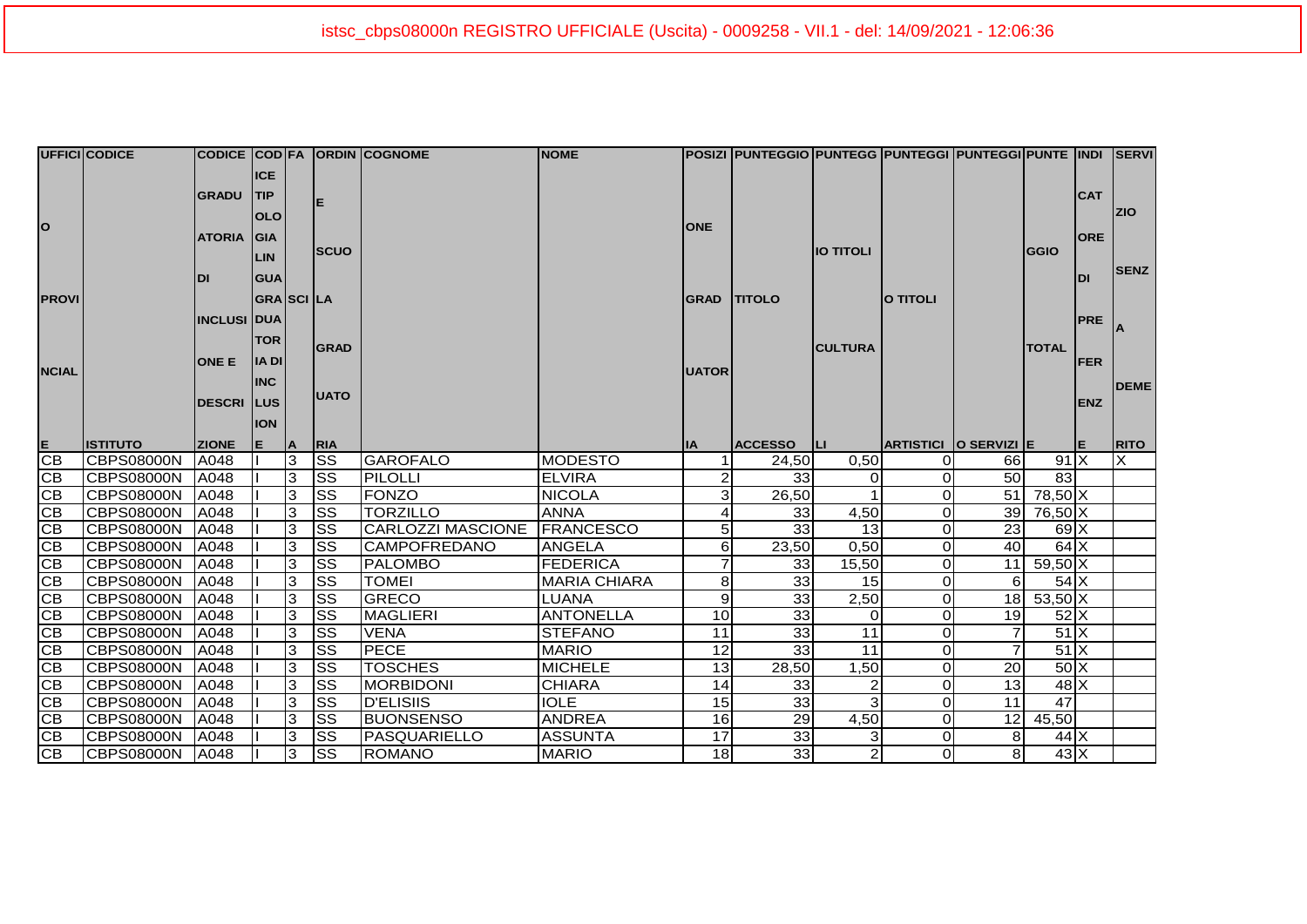| <b>CB</b> | <b>CBPS08000N</b> | A048 | 3 | <b>SS</b>              | <b>DI NUCCI</b>     | <b>MICHELA</b>       | 19              | 29              | 12             | $\Omega$       | 1        | 42              | $\times$ |
|-----------|-------------------|------|---|------------------------|---------------------|----------------------|-----------------|-----------------|----------------|----------------|----------|-----------------|----------|
| CB        | <b>CBPS08000N</b> | A048 | 3 | $\overline{\text{ss}}$ | <b>SAPPRACONE</b>   | <b>GIOVANNA ANNA</b> | 20              | 25,50           | $\Omega$       | $\Omega$       | 16       | 41,50 X         | X        |
| CВ        | <b>CBPS08000N</b> | A048 | 3 | SS                     | <b>PIUNNO</b>       | IALESSANDRA          | $\overline{21}$ | 33              | 5,50           | <sup>O</sup>   |          | 39,50           | X        |
| СB        | <b>CBPS08000N</b> | A048 | 3 | SS                     | <b>D'ANGONA</b>     | <b>FABIOLA</b>       | 22              | 33              | 5,50           | $\Omega$       | റ        | $38,50$ X       |          |
| <b>CB</b> | <b>CBPS08000N</b> | A048 | 3 | <b>SS</b>              | <b>DE SANTIS</b>    | <b>NOEMI</b>         | $\overline{23}$ | $\overline{33}$ | 5,50           | $\overline{O}$ | റ        | 38,50           |          |
| CB        | <b>CBPS08000N</b> | A048 | 3 | <b>SS</b>              | <b>MUCCI</b>        | <b>MICHELE</b>       | 24              | 33              | 5              | $\Omega$       | O        | 38              |          |
| <b>CB</b> | <b>CBPS08000N</b> | A048 | 3 | <b>SS</b>              | <b>ROSSI</b>        | <b>MARCO</b>         | 25              | 26              | 3,50           | $\Omega$       | 8        | $37,50$ X       |          |
| СB        | <b>CBPS08000N</b> | A048 | 3 | SS                     | <b>CORSILLO</b>     | <b>VALERIA</b>       | 26              | 33              | 3              | $\Omega$       | 0        | $36$ $X$        |          |
| <b>CB</b> | <b>CBPS08000N</b> | A048 | 3 | <b>SS</b>              | <b>FANARO</b>       | <b>SIMONA</b>        | $\overline{27}$ | 33              | 3              | $\Omega$       | $\Omega$ | 36              |          |
| CB        | <b>CBPS08000N</b> | A048 | 3 | SS                     | BAIOCCO             | <b>ANNITA</b>        | $\overline{28}$ | 33              | 3              | $\overline{0}$ | $\Omega$ | 36              |          |
| CB        | <b>CBPS08000N</b> | A048 | 3 | lss                    | <b>MAISTO</b>       | <b>FRANCA</b>        | 29              | 33              | 2,50           | $\Omega$       | 0        | $35,50$ X       |          |
| <b>CB</b> | <b>CBPS08000N</b> | A048 | 3 | <b>SS</b>              | <b>CARONCHIA</b>    | <b>FRANCESCO</b>     | 30              | 33              | 2,50           | $\overline{0}$ | ი        | 35,50           |          |
| <b>CB</b> | <b>CBPS08000N</b> | A048 | 3 | <b>SS</b>              | <b>CATALANO</b>     | <b>VIVIANA</b>       | $\overline{31}$ | $\overline{33}$ | 2              | $\Omega$       | റ        | $35\text{X}$    |          |
| CB        | <b>CBPS08000N</b> | A048 | 3 | SS                     | <b>DI CESARE</b>    | UMBERTO              | $\overline{32}$ | 33              | 1,50           | $\Omega$       | ∩        | 34,50           |          |
| CB        | <b>CBPS08000N</b> | A048 | 3 | $\overline{\text{ss}}$ | <b>ELIA</b>         | LORENZO              | 33              | $\overline{33}$ | 1,50           | $\Omega$       |          | 34,50           |          |
| CB        | <b>CBPS08000N</b> | A048 | 3 | $\overline{\text{ss}}$ | <b>D'ADDARIO</b>    | VALERIO              | $\overline{34}$ | 26              | 8,50           | $\Omega$       | റ        | 34,50           |          |
| СB        | <b>CBPS08000N</b> | A048 | 3 | SS                     | <b>D'ANGELO</b>     | <b>GIUSEPPE</b>      | 35              | $\overline{33}$ |                | $\Omega$       | 0        | $34$ $X$        |          |
| CB        | <b>CBPS08000N</b> | A048 | 3 | $\overline{\text{ss}}$ | <b>PADUANO</b>      | <b>FABRIZIO</b>      | 36              | 33              | 1              | $\overline{O}$ | 0        | 34X             | X        |
| CB        | <b>CBPS08000N</b> | A048 | 3 | <b>SS</b>              | <b>FIARDI</b>       | <b>MONICA</b>        | $\overline{37}$ | 33              | 1              | $\Omega$       | $\Omega$ | 34              |          |
| <b>CB</b> | <b>CBPS08000N</b> | A048 | 3 | $ \mathrm{SS} $        | <b>GRANA</b>        | <b>SIMONA</b>        | $\overline{38}$ | 27,50           | 3,50           | $\Omega$       | 3        | 34              |          |
| CB        | <b>CBPS08000N</b> | A048 | 3 | <b>SS</b>              | <b>LOFANO</b>       | <b>MAURIZIO</b>      | $\overline{39}$ | 33              | 0.50           | $\overline{0}$ | 0        | 33,50           | X        |
| <b>CB</b> | <b>CBPS08000N</b> | A048 | 3 | <b>SS</b>              | <b>ROSSODIVITA</b>  | <b>FRANCESCA</b>     | 40              | 33              | 0,50           | $\Omega$       |          | 33,50           |          |
| СB        | <b>CBPS08000N</b> | A048 | 3 | <b>SS</b>              | <b>CIARLARIELLO</b> | <b>ELEONORA</b>      | 41              | 33              | 0,50           | $\Omega$       | ი        | 33,50           |          |
| <b>CB</b> | CBPS08000N        | A048 | 3 | <b>SS</b>              | <b>VASILE</b>       | <b>MARILENA</b>      | $\overline{42}$ | $\overline{33}$ | 0,50           | $\Omega$       | 0        | 33,50           |          |
| <b>CB</b> | <b>CBPS08000N</b> | A048 | 3 | <b>SS</b>              | <b>LOFFREDO</b>     | <b>MARIA GRAZIA</b>  | $\overline{43}$ | $\overline{33}$ | 0,50           | $\Omega$       | ი        | 33,50           |          |
| CB        | <b>CBPS08000N</b> | A048 | 3 | <b>SS</b>              | <b>ZITA</b>         | <b>MARIADELIA</b>    | 44              | 33              | 0              | $\overline{0}$ | 0        | $33\text{K}$    |          |
| CB        | <b>CBPS08000N</b> | A048 | 3 | <b>SS</b>              | <b>GALA</b>         | <b>GIANLUCA</b>      | 45              | $\overline{33}$ | $\Omega$       | $\Omega$       | $\Omega$ | 33              |          |
| <b>CB</b> | <b>CBPS08000N</b> | A048 | 3 | $ \mathrm{SS} $        | <b>DI CICCO</b>     | <b>DONATELLO</b>     | 46              | $\overline{33}$ | $\Omega$       | $\Omega$       | $\Omega$ | 33              |          |
| <b>CB</b> | <b>CBPS08000N</b> | A048 | 3 | <b>SS</b>              | <b>GIANNETTA</b>    | <b>ADRIANA</b>       | 47              | 33              | $\Omega$       | $\Omega$       | 0        | 33              |          |
| CB        | <b>CBPS08000N</b> | A048 | 3 | $\overline{\text{ss}}$ | <b>MARINELLI</b>    | <b>VALENTINA</b>     | $\overline{48}$ | 33              | $\Omega$       | $\Omega$       | $\Omega$ | 33              |          |
| CB        | <b>CBPS08000N</b> | A048 | 3 | SS                     | <b>CRAPOLICCHIO</b> | <b>CHIARA</b>        | 49              | 33              | $\mathbf 0$    | $\Omega$       | 0        | 33              |          |
| СB        | <b>CBPS08000N</b> | A048 | 3 | SS                     | <b>BARANELLO</b>    | <b>NICOLA</b>        | 50              | 28              | 5              | $\Omega$       | 0        | 33              |          |
| CB        | <b>CBPS08000N</b> | A048 | 3 | SS                     | <b>DI NARDO</b>     | <b>LORENA</b>        | 51              | 29              | $\overline{2}$ | $\Omega$       | $\Omega$ | 31              |          |
| CВ        | <b>CBPS08000N</b> | A048 | 3 | SS                     | <b>PINTI</b>        | <b>STEFANIA</b>      | $\overline{52}$ | 29              | $\overline{c}$ | $\Omega$       | $\Omega$ | 31              |          |
| <b>CB</b> | <b>CBPS08000N</b> | A048 | 3 | <b>SS</b>              | BENTIVOGLIO         | <b>FERDINANDO</b>    | $\overline{53}$ | $\overline{29}$ | $\overline{c}$ | $\Omega$       | $\Omega$ | $\overline{31}$ |          |
| <b>CB</b> | <b>CBPS08000N</b> | A048 | 3 | <b>SS</b>              | <b>GUALTIERI</b>    | <b>VALERIA</b>       | 54              | 29              | 1,50           | $\Omega$       | Οl       | 30,50           |          |